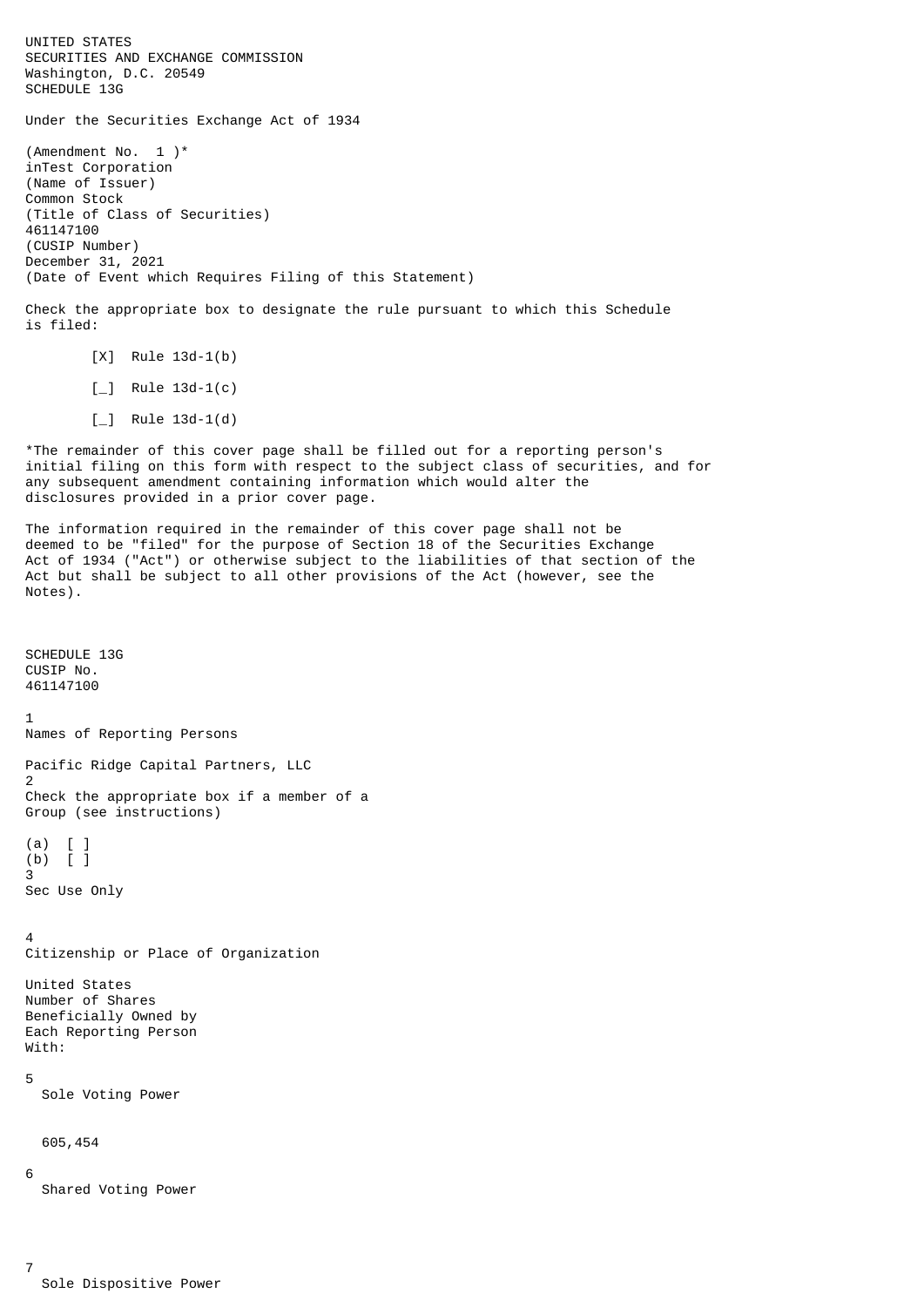```
 671,634
```
8

Shared Dispositive Power

```
9
Aggregate Amount Beneficially Owned by
Each Reporting Person
671,634
10
Check box if the aggregate amount in row (9)
excludes certain shares (See Instructions)
[ ]11
Percent of class represented by amount in row
(9)
6.18%
12
Type of Reporting Person (See Instructions)
TA
Item 1.
(a) Name of Issuer: inTest Corporation
(b) Address of Issuer's Principal Executive Offices:
        804 East Gate Drive, Suite 200, Mt. Laurel, New Jersey 08054
Item 2.
(a) Name of Person Filing:
Pacific Ridge Capital Partners, LLC<br>(b) Address of Principal Business Off
        Address of Principal Business Office or, if None, Residence:
4900 Meadows Rd, Suite 320, Lake Oswego, OR 97035
(c) Citizenship:
        Nevada Corporation
(d) Title and Class of Securities:
Common Stock
(e) CUSIP No.: 461147100
Item 3. If this statement is filed pursuant to 240.13d-1(b) or 240.13d-
2(b) or (c), check whether the person filing is a:
(a) [_] Broker or dealer registered under Section 15 of the
Act;
(b) \begin{bmatrix} -1 \\ 1 \end{bmatrix} Bank as defined in Section 3(a)(6) of the Act;<br>(c) \begin{bmatrix} 1 \\ 1 \end{bmatrix} The Transurance company as defined in Section 3(a)(1)
        \bar{L} Insurance company as defined in Section 3(a)(19) of
the Act;
(d) [_] Investment company registered under Section 8 of the
Investment Company Act of 1940;
(e) [X] An investment adviser in accordance with Rule 13d-
1(b)(1)(ii)(E);(f) [_] An employee benefit plan or endowment fund in
accordance with Rule 13d-1(b)(1)(ii)(F);(g) [_] A parent holding company or control person in
accordance with Rule 13d-1(b)(1)(ii)(G);(h) [_] A savings associations as defined in Section 3(b) of the
Federal Deposit Insurance Act (12 U.S.C. 1813);
(i) [_] A church plan that is excluded from the definition of
an investment company under section 3(c)(14) of the
Investment Company Act of 1940;
(j) [_] A non-U.S. institution in accordance with Rule
240.13d-1(b)(1)(ii)(J);
(k) [_] Group, in accordance with Rule 240.13d-
1(b)(1)(ii)(K). If filing as a non-U.S. institution in
accordance with Rule 240.13d-1(b)(1)(ii)(J), please
specify the type of institution: ____
Item 4. Ownership
(a) Amount Beneficially Owned: 671,634
  (b) Percent of Class: 6.18%
  (c) Number of shares as to which such person has:
        (i) Sole power to vote or to direct the vote:
                       605,454
        (ii) Shared power to vote or to direct the vote:
                      \Theta(iii) Sole power to dispose or to direct the disposition of:
671,634
(iv) Shared power to dispose or to direct the disposition of:
\Theta
```